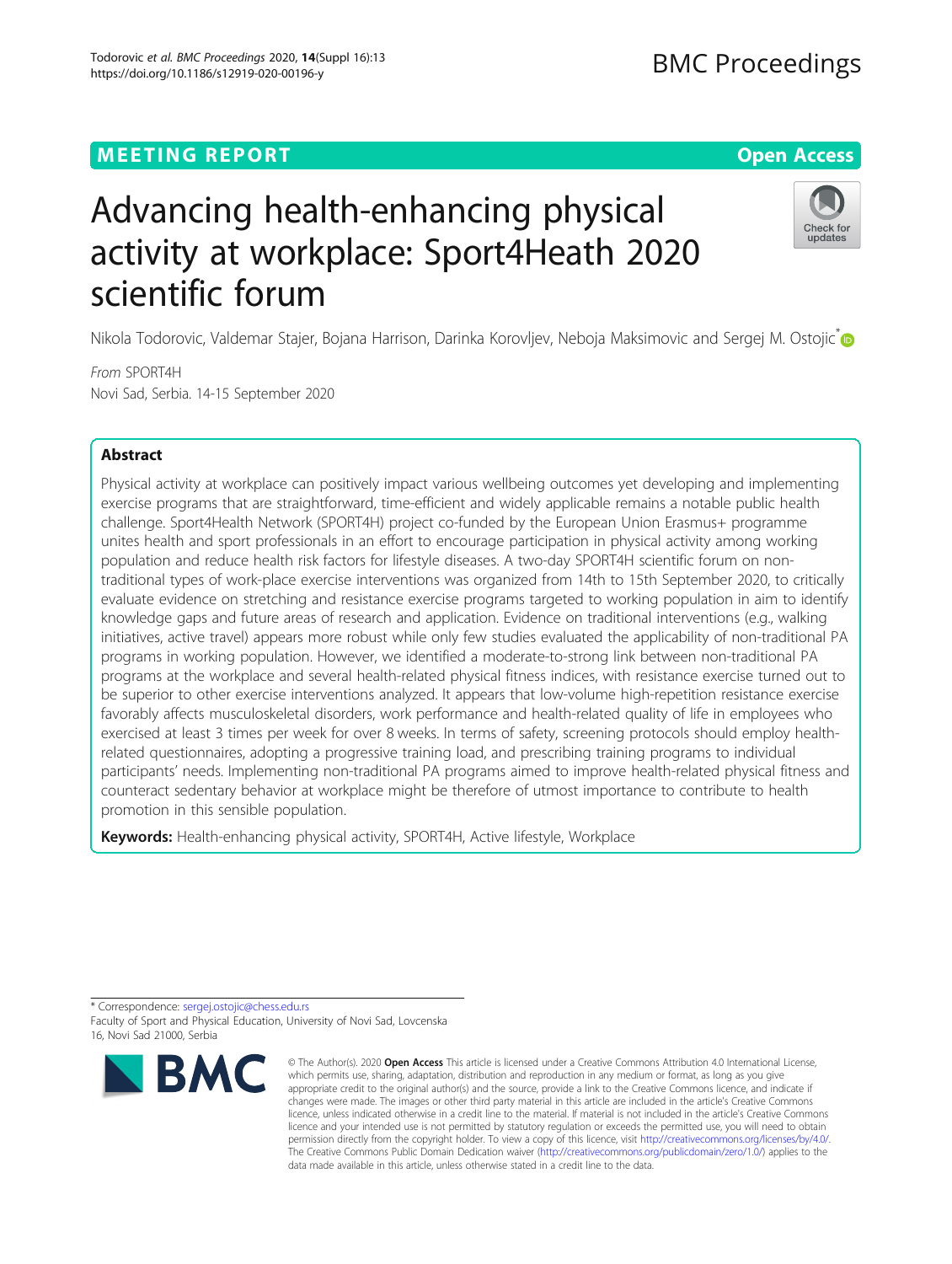#### Background

A growing number of people spend their time sedentary and do not comply with global recommendations on physical activity  $(PA)$  for health  $[1]$  $[1]$ , with workforce particularly susceptible to the general lack of PA. For instance, workers spend around 70% of their working hours sitting [\[2](#page-4-0)], and only 13% of Europeans exercise or engage in other PAs at work, while around two-thirds spend between 2.5 and 8.5 h per day sitting [[3\]](#page-4-0). Physical inactivity is associated with many adverse health consequences in employees, including the increased risk of metabolic disorders, cardiovascular disease, weight gain, and type 2 diabetes [\[4](#page-4-0)–[7](#page-4-0)]. Involvement in exercise programs leads to better health overall, significant reductions in endocrine disease and gastrointestinal prescription drug costs [\[8](#page-4-0)]. According to the World Health Organization (WHO), 150 min per week of moderate PA (or 75 min/week of vigorous-intensity PA, or the equivalent of a mixture of these two activities) has been recognized as a minimum dosage of activity that needs to be archived for overall health benefits [\[9](#page-4-0)], a recommendation that should be applied to work population as well. This only represents a minimal requirement, with additional engagement could contribute even more to subjects' health and well-being. Since the most adults spend around 8h per day at workplace, this perhaps opens an window of opportunity to develop effective, safe and collective workplace exercise programs.

Offering general PA programs at the workplace appears to be an effective way to enhance the levels of activity and promote health, while tackling low back pain, various muscular disorders, social issues, poor productivity, and health outcomes in workforce  $[10-14]$  $[10-14]$  $[10-14]$  $[10-14]$  $[10-14]$ . A previous review by Abdin and co-workers [[15](#page-4-0)] investigated the effectiveness of various aerobic exercises for improving well-being in working adults. The authors reported mixed evidence yet it appears that workers improved their psychological well-being by participating in any form of PA. Nathan and colleagues [\[16](#page-4-0)] corroborated mild-to-moderate effects for walking and low-intensity workplace activities, with a combination of these activities and educational/nutritional intervention being particularly effective. However, there is a paucity of studies examining the effectiveness of so-called non-traditional PA interventions, including resistance exercise and stretching in employees.

#### Sport4HealthNetwork project

Sport4HealthNetwork (SPORT4H) is a project cofunded by the European Union Erasmus+ programme that joins together health and exercise professionals from six European countries (Serbia, Belgium, Slovenia, Bulgaria, Netherlands and Croatia). SPORT4H strives to encourage participation in sport and PA among employees all around Europe to reduce health risk factors for lifestyle diseases (see: <https://sport4healthnet.eu/> ). The project SPORT4H aims at creating better access and more opportunities in people's everyday lives to engage in exercise and maintain a healthy lifestyle. The overall idea evaluated in this trans-national multi-year project is that advanced practices and knowledge on non-traditional PAs in the workplace represents a quantifiable health benefit, contributing to increasing healthy lifestyle behavior in working population, resulting in mood improvement, higher productivity, decrease in absenteeism and lifestyle diseases. SPORT4H ultimately leads to more specific and effective guidelines for PA promotion that should facilitate favorable behavior modification for active healthy living in the working population, and also influences stakeholders, including particularly local authorities and employers, to improve provision for this type of activity, like facilities, space and time during working hours. In aim to critically evaluate evidence on non-traditional exercise programs targeted to working population and identify knowledge gaps and future areas of research and application, we organized a two-day scientific forum on non-traditional types of work-place exercise interventions. This scientific forum was organized from 14th to 15th September 2020 in Novi Sad, Serbia, and brought together public health scientists, exercise professionals, policy administrators, and program managers. Specifically, we overviewed here the effectiveness of exercise interventions that include resistance exercise and stretching at the workplace, and assess the feasibility and safety of these alternative exercise interventions.

#### Non-traditional PA programs at workplace

It appears that the working population often suffers from poor muscular fitness and musculoskeletal pain, affecting the backbone, neck, shoulders, and hips [\[17,](#page-4-0) [18](#page-4-0)]. Symptoms such as low back pain have been rather prevalent due to sedentary lifestyles, and prolonged-time workers spent sitting at their offices [[19](#page-4-0)]. With this in mind, exercise that improves muscular fitness and joint flexibility may positively affect work performance and decrease musculoskeletal pain in this population. For example, employees with chronic pain and disability who were subjected to upper-body resistance exercise during 10 weeks successfully managed chronic pain and disability [\[20](#page-5-0)]; participants were physical workers who were often exposed to forceful and repetitive job tasks. In addition, stretching exercise increased range of motion, reduced back pain, and increased work performance [\[21](#page-5-0), [22](#page-5-0)]. Finally, 12-week progressive highintensity resistance exercise significantly reduced neck and shoulder pain among industrial workers [[23\]](#page-5-0).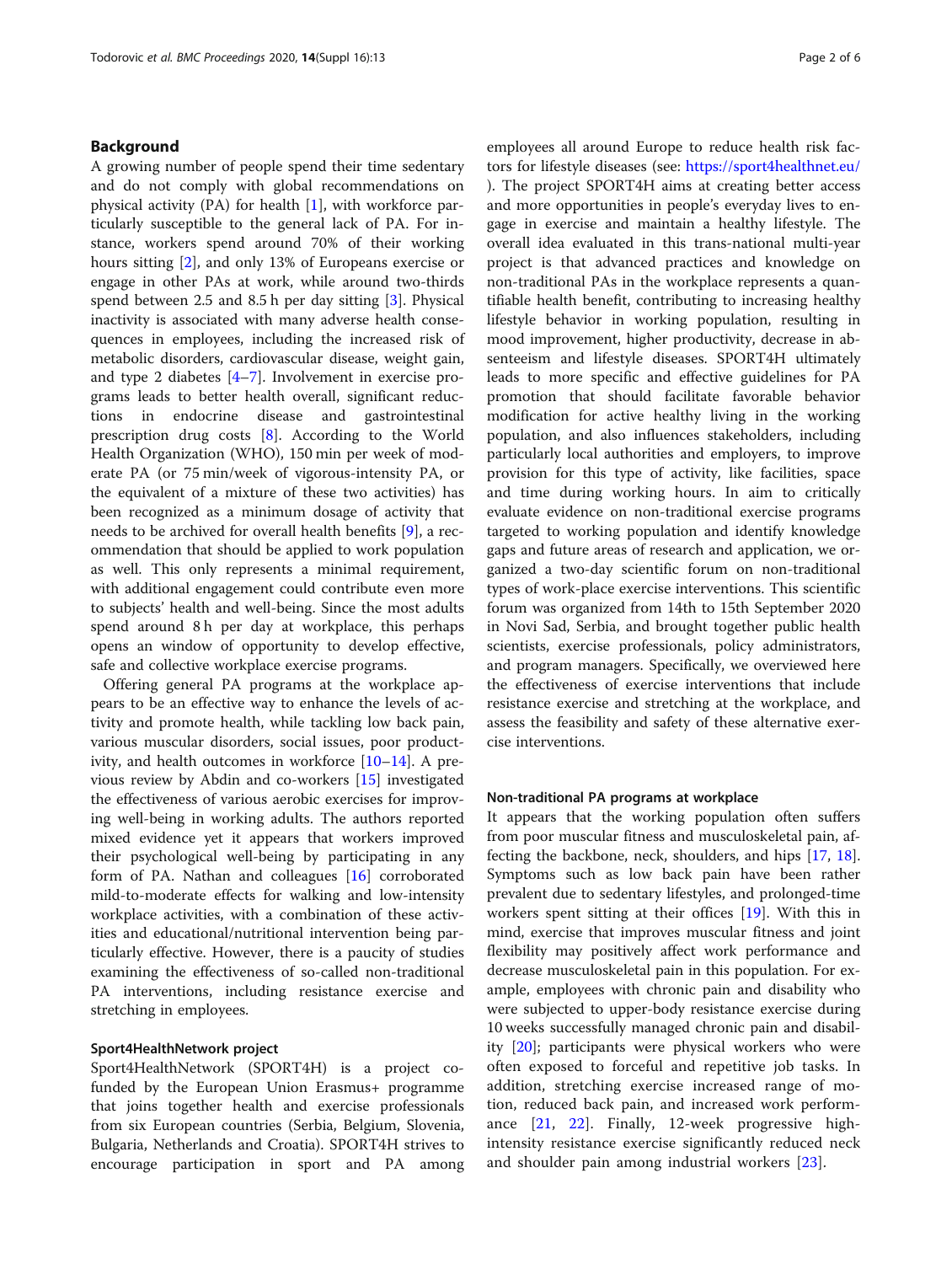Designing effective PA programs requires rather carefull analysis of non-traditional exercise administered. For example, 12 weeks of specific resistance exercise (e.g., shoulder press, lateral dubmell press, pull downs) increased maximal muscular strength and decreased perceived fatigue for regular professional activities in welding workers [[24\]](#page-5-0). This kind of intervention targeted particularly delicate muscles required for optimal work performance. On the other side, general wellness programs did not affect work performance, health-related quality of life, blood lipids, blood pressure, and absentsism [[25\]](#page-5-0). However, participants reduced their body weight and were more adherent to exercise. Twelve weeks of resistance or aerobic exercise minorily affected muscular fitness in construction workers, yet an improvement in aerobic capacity has been noted [[26\]](#page-5-0). A handful of studies reported assorted effects of nontraditional interventions on health-related quality of life, blood pressure, lipid profile and work performance index [[25](#page-5-0)–[28](#page-5-0)], with a detailed list of various resistance and stretching programs presented in Table [1](#page-3-0).

It appears that the majority of studies evaluated the effect of strength-stretching PA on various health domains, with resistance exercise interventions were employed most often. The duration and intensity of exercise interventions vary between 5 min and 20 min, from moderate- to high-intensity exercise, and the frequency of exercise was 3 to 5 times per week. Nontraditional programs favorably affected work performance, muscle-skeletal disorders, blood pressure, muscular and cardiorespiratory fitness, and mental health. Both high and moderate intensity exercise shown similar results. All studies reported rather high adherence to exercise, probably due to exercise-driven reduction in pain and improved health-related quality of life; nontraditional programs induced no side effects. Nevertheless, some interventions were more effective than others. Specifically, resistance exercise, either using free weights, body weight or the elastic band, was shown to be the most effective intervention, and at least 8 weeks are needed to achieve positive outcomes. In addition, the usage of mobile app with structured PA programs and contniuous monitoring resulted in higher adherence to exercise compared to traditional paper logs. Wearable technologies and mobile apps are recently identified as a hot topic in the fitness industry [[30\]](#page-5-0), and it would be interesting to see how technology affects future exercise programs at the workplace as well.

#### Prescribing non-traditional exercise at workplace

We found a gap in the literature concerning the volume and intensity of non-traditional exercise programs performed at the worksite. There is no gold-standard for prescribing non-traditional PA interventions at

workplace. Only a few studies examined this issue, concerning the volume, intensity and frequency of nontraditional programs at the workplace. Saeterbakken and colleagues [[36\]](#page-5-0) investigated the dose-response effect of resistance training for neck and shoulder pain relief at workplace. It appears that the daily bouts of specific high-intensity resistance training of the shoulder and neck could significantly decrease and prevent musculoskeletal disorders at the workplace. However, the authors did not find any differences between 10 min and 20 min exercise programs, suggesting no dose-response effect of this interevntion. Andersen et al. [\[37](#page-5-0)] found no difference in pain relief after either 60 min exercise once per week, 3 times per week of 20 min of exercise, and 7 times per week of 9 min of exercise among office workers. It appears that the total volume of PA is more important than the frequency of training sessions.

The majority of studies evaluated in this scientific forum follows the general recommendations of American College of Sports Medicine (ACSM) for exercise prescription [\[38](#page-5-0)]. A resistance-stretching exercise is often considered among the most effective tools for maintaining musculoskeletal fitness in workforce, with additional effects on health and well-being [\[2](#page-4-0)]. The general advice that puts forward 2–3 exercise sessions per week, recruiting large muscle groups for 8–12 repetitions per exercise set, could improve muscular fitness and health in general population, including workforce [[1\]](#page-4-0). Practicing flexibility programs at least 2–3 times a week might complement resistance exercise while meeting individual needs and demands [[39](#page-5-0)]. To conclude, approximately 15 min of non-traditional exercise at the workplace at least 3 times per week could improve health and well-being, decrease musculoskeletal pain, and advance work performance; this kind of intervention could be easily organized during short breaks at workplace. A minimum of 8-week intervention period is needed to see the benefitis, and low volume of moderate-to-high intensity exercise seem to be the most effective.

#### Safety of non-traditional exercise at workplace

Taking part in exercise program could bring multiple health benefits yet several safety issues need to be considered. To ensure the safety of each PA program at the worplace, a preparticipation health survey remains a fundamental requisite. The survey usually identifies individuals with contraindications to exercise, individuals who should undergo a medical evaluation and exercise testing before starting the program, persons with clinically significant disease and other special needs. High-risk populations (e.g., obese and overweight people, active smokers, elderly, people who had a family history of heart disease) should consult a doctor before engaging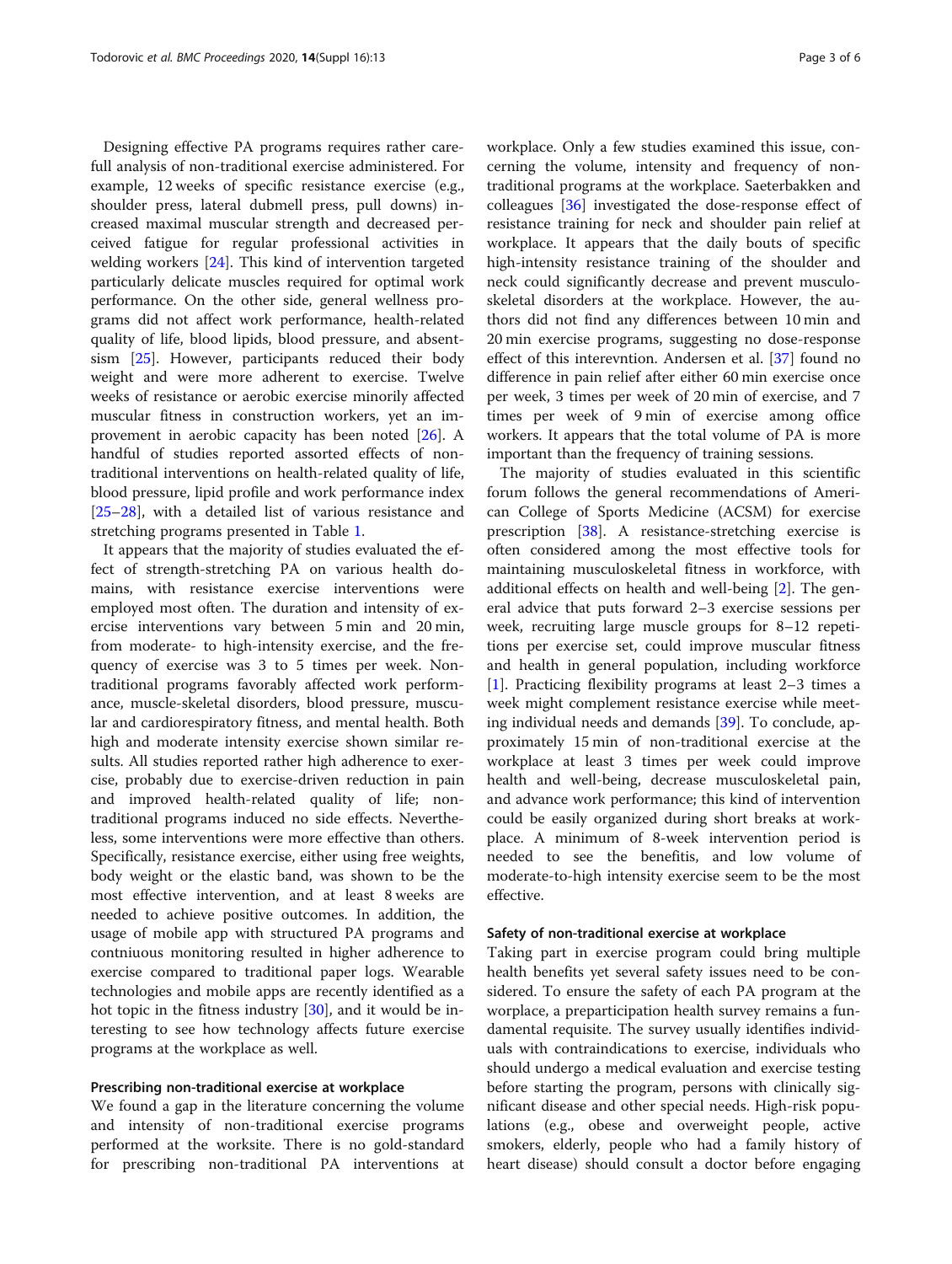| Ref.   | $\mathbf n$   | <b>Duration</b> | Exercise program                                                                                                                               | <b>Measured variables</b>                                                                                                                               | <b>Outcomes</b>                                                                                                                                                                                                                                        |
|--------|---------------|-----------------|------------------------------------------------------------------------------------------------------------------------------------------------|---------------------------------------------------------------------------------------------------------------------------------------------------------|--------------------------------------------------------------------------------------------------------------------------------------------------------------------------------------------------------------------------------------------------------|
| [29]   | $204 (M + F)$ | 16 weeks        | I - Progressive resistance exercise<br>C - Bodyweight and elastic band exercises                                                               | Musculoskeletal pain intensity<br>Blood pressure<br>1-RM strength<br>BMI                                                                                | $  \downarrow$ ; $\subset \downarrow$<br>$  \downarrow; \subset \downarrow$<br>$1 \uparrow; C \uparrow$<br>$  \downarrow; \subset \downarrow$                                                                                                          |
| $[30]$ | 350 $(M + F)$ | 12 weeks        | I - Ergonomics and neck/shoulder strengthening<br>exercises<br>C - Ergonomics and health promotions                                            | Work ability index                                                                                                                                      | $I \rightarrow i \subset \rightarrow$                                                                                                                                                                                                                  |
| $[27]$ | $8143(M + F)$ | 72 weeks        | I - Wellness program including PA and nutrition<br>$C - No$ treatment                                                                          | Weight loss<br>Engagement to exercise<br>Health-related questioners<br>Blood pressure<br><b>Blood lipids</b><br>Absentsism from work<br>Job performance | $  \downarrow; \subset \rightarrow$<br>$ \uparrow; C \rightarrow$<br>$I \rightarrow i \subset \rightarrow$<br>$I \rightarrow C \rightarrow$<br>$I \rightarrow i \subset \rightarrow$<br>$I \rightarrow C \rightarrow$<br>$I \rightarrow C \rightarrow$ |
| $[31]$ | 142 $(M + F)$ | 24 weeks        | I - Stretching exercise<br>EG - Ergonomic modification group<br>IE - Combined exercise and ergonomic<br>modification group<br>C - No treatment | Neck pain<br>Shoulders pain<br>Lower back pain                                                                                                          | $  \downarrow  $ ; IE $\downarrow$ ; EG $\downarrow$ ; C $\rightarrow$<br>$  \downarrow  $ ; IE $\downarrow$ ; EG $\downarrow$ ; C $\rightarrow$<br>$  \downarrow$ ; IE $\downarrow$ ; EG $\downarrow$ ; C $\rightarrow$                               |
| $[27]$ | $35 (M + F)$  | 7 weeks         | I - Neck shoulders resistance exercise<br>C - Stretching and postural exercise                                                                 | Pain intensity and disability<br>Active ROM<br>Muscular endurance<br>$SF-38$                                                                            | $  \downarrow; \subset \downarrow$<br>$1 \uparrow; C \uparrow$<br>$\uparrow$ $\uparrow$ ; $\subset \rightarrow$<br>$I \rightarrow C \rightarrow$                                                                                                       |
| $[22]$ | $100 (M + F)$ | 6 weeks         | I - Pelvic control hamstring stretching<br>E - General hamstring stretching<br>C - No treatment                                                | Oswestry disability index<br>Visual analog scale<br>Work ability index<br>Sit and reach test<br>Straight leg raise                                      | $  \downarrow$ ; E $\downarrow$ ; C $\downarrow$<br>$  \downarrow$ ; E $\downarrow$ ; C $\rightarrow$<br>$ \uparrow; E \uparrow; C \rightarrow$<br>$ \uparrow; E \uparrow; C \rightarrow$<br>$\vert \uparrow$ ; E $\uparrow$ ; C $\rightarrow$         |
| $[32]$ | 200 (F)       | 10 weeks        | I - Strength training at work<br>C - Strength training at home                                                                                 | Vitality and mental health (SF-36)<br>Psychosocial work environment<br>Work- and leisure disability<br>Pain Scale                                       | $ \uparrow; C \rightarrow$<br>$I \rightarrow C \rightarrow$<br>$I \rightarrow i \subset \rightarrow$<br>$  \downarrow; \subset \rightarrow$                                                                                                            |
| $[19]$ | $96(M + F)$   | 24 weeks        | I - Supervised strength exercise for the back<br>and core muscles while on duty<br>C - No treatment                                            | Back and core muscular endurance                                                                                                                        | $ \uparrow; C \rightarrow$                                                                                                                                                                                                                             |
| [24]   | 14 (M)        | 12 weeks        | I - 60 min of specific (welding) strength training<br>C - No treatment                                                                         | 1RM strength<br>Blood pressure<br>RPE during workdays                                                                                                   | $\uparrow$ $\uparrow$ ; $\subset \rightarrow$<br>$I \rightarrow C \rightarrow$<br>$\vdash \rightarrow; C \rightarrow$                                                                                                                                  |
| $[23]$ | 537 $(M + F)$ | 20 weeks        | I - High-intensity strength exercise for neck/shoulders<br>C - Guidelines and no treatment                                                     | Shoulders pain<br>Neck pain                                                                                                                             | $  \downarrow; C \rightarrow$<br>$  \downarrow; \subset \rightarrow$                                                                                                                                                                                   |
| $[33]$ | $20 (M + F)$  | 16 weeks        | I - Stretching exercises<br>IC - Combined exercise and educational intervention<br>EI - Educational intervention<br>C - No treatment           | Quality of life and health                                                                                                                              | $ \uparrow;$ IC $\uparrow;$ EI $\rightarrow$ ; C $\rightarrow$                                                                                                                                                                                         |
| $[20]$ | 66 (M + F)    |                 | 10 weeks I - Strength exercise for the upper body<br>C - Ergonomic training                                                                    | Work ability index<br>Visual analog scale (                                                                                                             | $1 \uparrow; C \downarrow$<br>$1 \downarrow; C \uparrow$                                                                                                                                                                                               |
| $[21]$ | 58 (F)        | 12 weeks        | I - Hamstring stretching<br>$C - No$ treatment                                                                                                 | <b>ROM</b>                                                                                                                                              | $ \uparrow; C: \rightarrow$                                                                                                                                                                                                                            |
| $[25]$ | 67 (NR)       | 12 weeks        | I - Combination of aerobic and strength exercise<br>C - No-treatment                                                                           | Maximal oxygen uptake<br>Isometric muscle strength<br>Blood pressure<br>Total cholesterol                                                               | $\uparrow$ $\uparrow$ : $\subset \rightarrow$<br>$I \rightarrow C \rightarrow$<br>$I \rightarrow C \rightarrow$<br>$I \rightarrow C \rightarrow$                                                                                                       |
| $[34]$ | 48 $(M + F)$  | 6 weeks         | I - Yoga exercises<br>C - No treatment                                                                                                         | Profile of Mood States Bipolar<br>Inventory of Positive Psychological Attitudes                                                                         | $\uparrow$ $\uparrow$ : $\subset \rightarrow$<br>$ \uparrow; C \rightarrow$                                                                                                                                                                            |
| $[35]$ | 53 $(M + F)$  | 15 weeks        | I - Light resistant training<br>C - Exercise guidelines and no-treatment                                                                       | Low back pain                                                                                                                                           | $  \downarrow; C \rightarrow$                                                                                                                                                                                                                          |

<span id="page-3-0"></span>Table 1 Summary of studies describing non-traditional physical activity (PA) programs at workplace

Abbreviations: I intervention group; C control group; 1-RM one-repetition maximum; BMI body mass index; ROM range of motion; RPE rates of perceived exertion; IE combined exercise and ergonomic modification group; EI educational intervention EG - ergonomic modification group; IC combined exercise and educational intervention; EI educational intervention; ROM range of motion; M male; F female; ↑ - increase; ↓ - decrease; → - no change NR not reported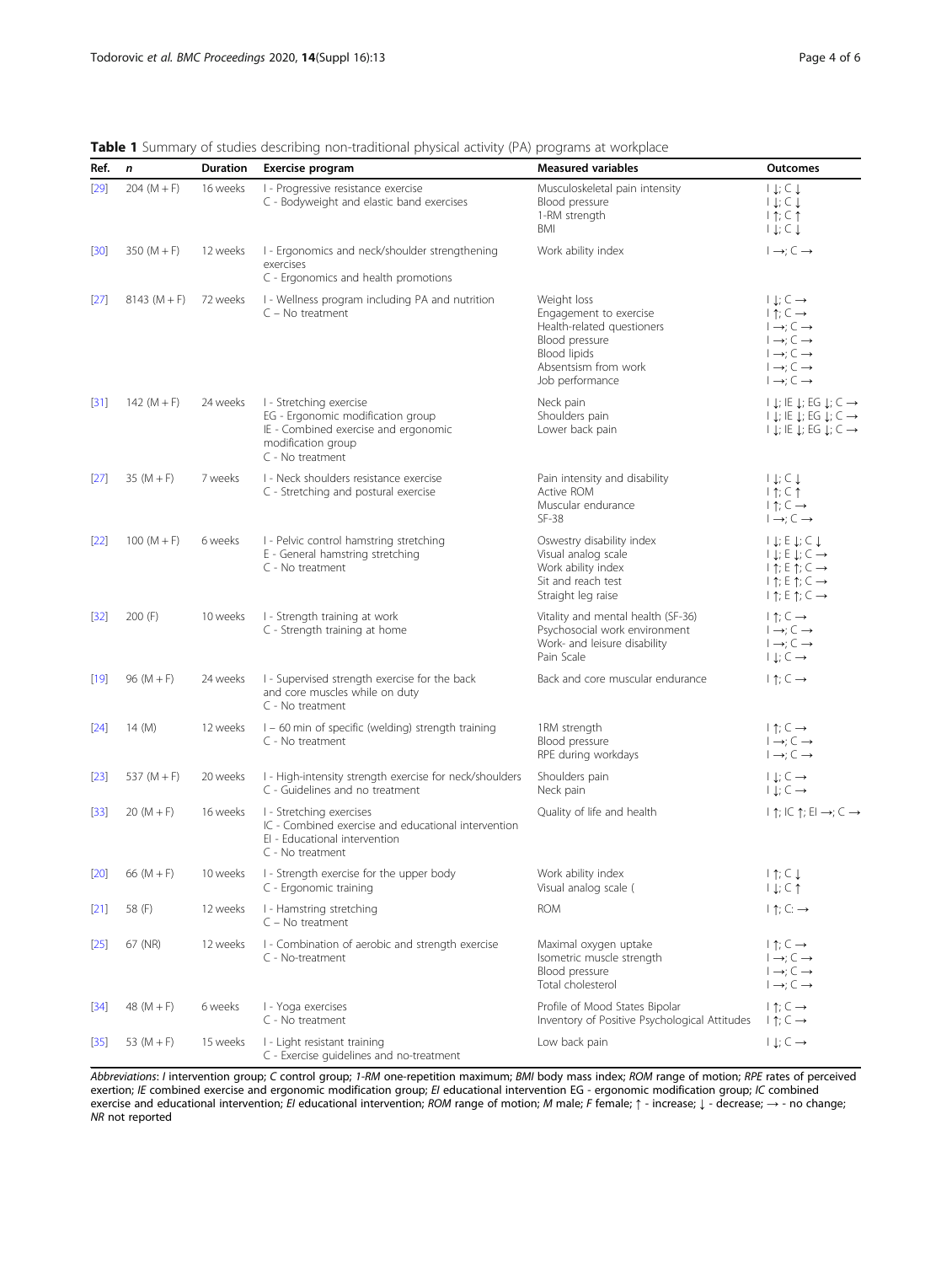<span id="page-4-0"></span>in any PA program, including non-traditional exercise programs [[38](#page-5-0)]. The diversity of workplace interventions reflects a variety of potential hazards. Pre-exercise protocols, such as ensuring an adequate place for exercise, proper equipment, and exercise specialist to guide and supervise the program, could decrease the risk of workplace exercise interventions [\[40\]](#page-5-0). Non-traditional exercise programs are considered safe in comparison to collective sport activities [[41\]](#page-5-0), with no major adverse effects reported throughout the previous studies. Nevertheless, the employees who intend to participate in workplace programs are strongly advise to gradually increase the volume and intensity of exercise. Warm-up activities might be recommended to avoid any adverse outcomes [[42](#page-5-0), [43\]](#page-5-0), with moderate intensity PA considered generaly safe for workplace-based exercise interventions.

#### Conclusion

Non-traditional PA programs at the workplace appears to be associated with improved health outcomes, and resistance exercise has been found to be superior to other interventions. A brief intervention of 15 min per day at least 3 times per week for over 8 weeks can reduce musculoskeletal pain and improve work performance. Nontraditional exercise interventions produces no major side effects, with minimum risk of exercise-induced injuries. Taking part in non-traditional exercise can improve health-related physical fitness and prevent sedentary behavior at the workplace, and those innovative programs might be of utmost importance for healthy lifestyle promotion in this sensible population.

#### Abbreviations

ACSM: American College of Sports Medicine; PA: Physical activity; SPORT4H: Sport for Health Network; WHO: World Health Organization

#### Acknowledgments

Not applicable.

#### Authors' contributions

NM and SMO coordinated the forum. BH and DK wrote the report of the forum. NT, VS, and NM wrote the first draft of the manuscript. NT, VS, BH, DK, NM and SMO wrote the final draft of the manuscript. All author(s) read and approved the final manuscript.

#### Funding

This paper is co-funded by the Erasmus+ Programme of the European Union (SPORT4HEALTH); the Serbian Ministry of Education, Science and Technological Development (175037); the Provincial Secretariat for Higher Education and Scientific Research (142–451-3097); and the Faculty of Sport and Physical Education, Novi Sad.

#### Availability of data and materials

Not applicable.

Ethics approval and consent to participate Not applicable.

### Consent for publication

Not applicable.

#### Competing interests

The authors declare that they have no competing interests.

#### Accepted: 30 October 2020 Published: 30 November 2020

#### References

- 1. Picavet HS, Schuit AJ. Physical inactivity: a risk factor for low back pain in the general population? J Epidemiol Community Health. 2003 Jul 1;57(7): 517–8.
- 2. Westcott WL, Winett RA, Annesi JJ, Wojcik JR, Anderson ES, Madden PJ. Prescribing physical activity: applying the ACSM protocols for exercise type, intensity, and duration across 3 training frequencies. Phys Sportsmed. 2009; 37(2):51–8.
- 3. Eurobarometer S. Sport and physical activity. Brussels: TNS Opinion & Social; 2014.
- 4. Proper KI, Cerin E, Brown WJ, Owen N. Sitting time and socio-economic differences in overweight and obesity. Int J Obes. 2007 Jan;31(1):169–76.
- 5. Manson JE, Greenland P, LaCroix AZ, Stefanick ML, Mouton CP, Oberman A, Perri MG, Sheps DS, Pettinger MB, Siscovick DS. Walking compared with vigorous exercise for the prevention of cardiovascular events in women. N Engl J Med. 2002;347(10):716–25.
- 6. Brown WJ, Williams L, Ford JH, Ball K, Dobson AJ. Identifying the energy gap: magnitude and determinants of 5-year weight gain in midage women. Obes Res. 2005;13(8):1431–41.
- 7. Hu FB, Li TY, Colditz GA, Willett WC, Manson JE. Television watching and other sedentary behaviors in relation to risk of obesity and type 2 diabetes mellitus in women. Jama. 2003;289(14):1785–91.
- 8. Caretto DC, Ostbye T, Stroo M, Darcey DJ, Dement J. Association between exercise frequency and health care costs among employees at a large university and academic medical center. J Occup Environ Med. 2016 Dec 1;58(12):1167–74.
- 9. World Health Organization. Global recommendations on physical activity for health. Lozanne: World Health Organization; 2010.
- 10. Bell JA, Burnett A. Exercise for the primary, secondary and tertiary prevention of low back pain in the workplace: a systematic review. J Occup Rehabil. 2009 Mar 1;19(1):8–24.
- 11. Lowe BD, Dick RB, Workplace Exercise for Control of Occupational Neck/ Shoulder Disorders A Review of Prospective Studies. Environ Health Insights. 2014;8:EHI–S15256.
- 12. Andersen LL, Poulsen OM, Sundstrup E, Brandt M, Jay K, Clausen T, Borg V, Persson R, Jakobsen MD. Effect of physical exercise on workplace social capital: cluster randomized controlled trial. Scand J Public Health. 2015 Dec; 43(8):810–8.
- 13. White MI, Dionne CE, Wärje O, Koehoorn M, Wagner SL, Schultz IZ, Koehn C, Williams-Whitt K, Harder HG, Pasca R, Hsu V. Physical activity and exercise interventions in the workplace impacting work outcomes: A stakeholdercentered best evidence synthesis of systematic reviews. Int J Occup Environ Med (The IJOEM). 2016;7:739–61.
- 14. Conn VS, Phillips LJ, Ruppar TM, Chase JA. Physical activity interventions with healthy minority adults: meta-analysis of behavior and health outcomes. J Health Care Poor Underserved. 2012;23(1):59.
- 15. Abdin S, Welch RK, Byron-Daniel J, Meyrick J. The effectiveness of physical activity interventions in improving well-being across office-based workplace settings: a systematic review. Public Health. 2018 Jul 1;160:70–6.
- 16. Nathan N, Murawski B, Hope K, Young S, Sutherland R, Hodder R, Booth D, Toomey E, Yoong SL, Reilly K, Tzelepis F. The efficacy of workplace interventions on improving the dietary, physical activity and sleep Behaviours of school and childcare staff: a systematic review. Int J Environ Res Public Health. 2020;17(14):4998.
- 17. Sarquis LM, Coggon D, Ntani G, Walker-Bone K, Palmer KT, Felli VE, Harari R, Barrero LH, Felknor SA, Gimeno D, Cattrell A. Classification of neck/shoulder pain in epidemiological research: a comparison of personal and occupational characteristics, disability and prognosis among 12,195 workers from 18 countries. Pain. 2016;157(5):1028.
- 18. Bláfoss R, Micheietti JK, Sundstrup E, Jakobsen MD, Bay H, Andersen LL. Is fatigue after work a barrier for leisure-time physical activity? Cross-sectional study among 10,000 adults from the general working population. Scand J Public Health. 2019;47(3):383–91.
- 19. Mayer JM, Quillen WS, Verna JL, Chen R, Lunseth P, Dagenais S. Impact of a supervised worksite exercise program on back and core muscular endurance in firefighters. Am J Health Promot. 2015 Jan;29(3):165–72.